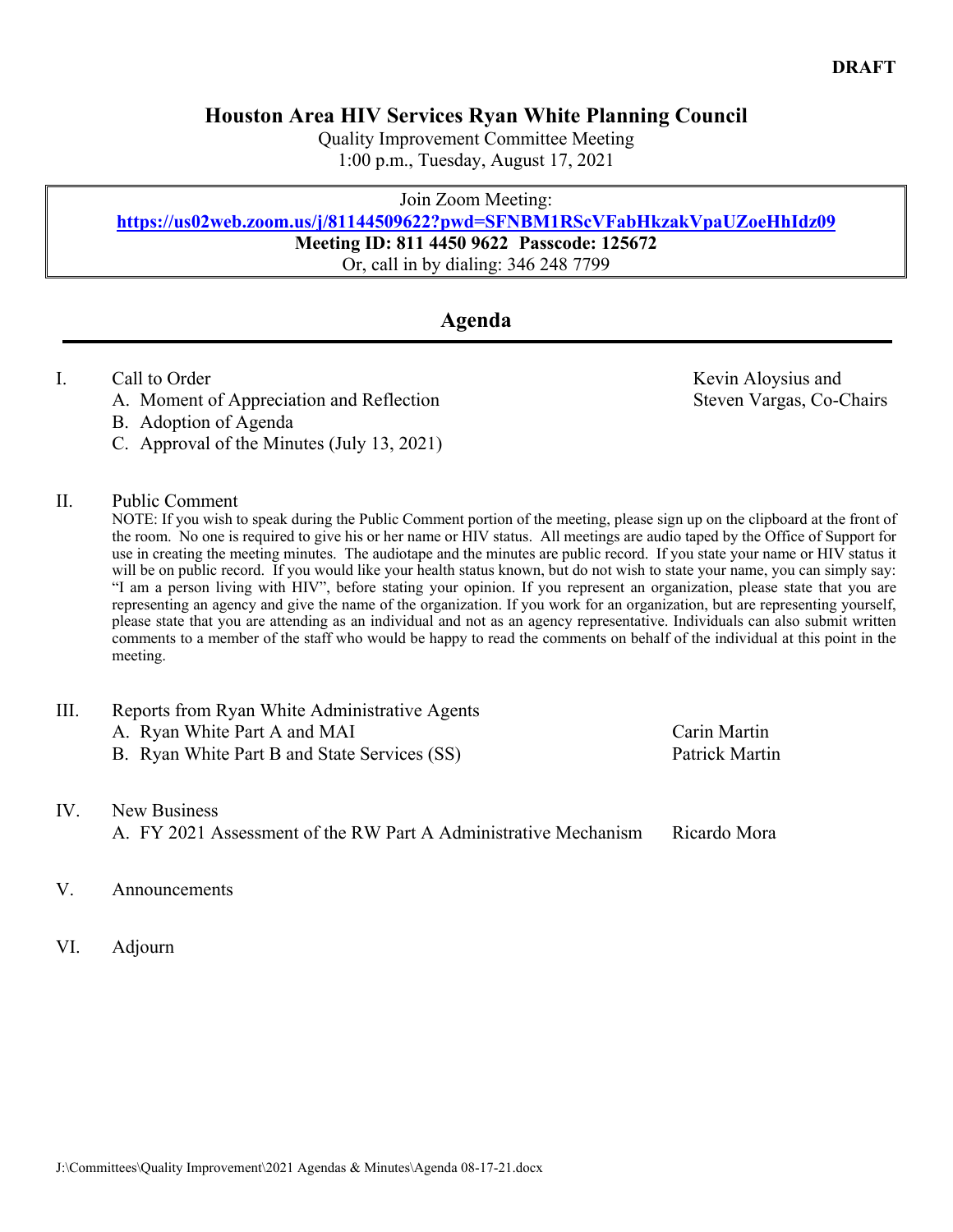# **Houston Area HIV Services Ryan White Planning Council**

**Quality Improvement Committee** 2:00 p.m., Tuesday, July 13, 2021 Meeting Location: Zoom teleconference

# **Minutes**

| <b>MEMBERS PRESENT</b>   | <b>MEMBERS ABSENT</b>      | <b>OTHERS PRESENT</b>         |
|--------------------------|----------------------------|-------------------------------|
| Steven Vargas, Co-Chair  | Ahmier Gibson              | Patrick Martin, TRG           |
| Kevin Aloysius, Co-Chair | Nkechi Onyewuenyi, excused | Tiffany Shepherd, TRG         |
| Ardry Skeet Boyle        | Andrew Wilson              | Carin Martin, RWGA            |
| Johanna Castillo         |                            | Heather Keizman, RWGA         |
| Josh Mica                |                            | Tori Williams, Ofc of Support |
| Oscar Perez              |                            | Ricardo Mora, Ofc of Support  |
| Pete Rodriguez           |                            | Diane Beck, Ofc of Support    |
| Gloria Sierra            |                            |                               |
| Crystal Starr            |                            |                               |
| Marcely Macias           |                            |                               |
| Cecilia Ligons           |                            |                               |
| Karla Mills              |                            |                               |
| Tana Pradia              |                            |                               |
| Deborah Somoye           |                            |                               |
|                          |                            |                               |

Call to Order: Steven Vargas, Co-Chair, called the meeting to order at 1:05 p.m. and asked for a moment of reflection.

Adoption of the Agenda: *Motion*  $#1$ *: it was moved and seconded (Starr, Pradia) to adopt the agenda.* Motion carried.

**Approval of the Minutes:** *Motion #2*: it was moved and seconded (Ligons, Pradia) to approve the May 11, 2021 meeting minutes. Motion carried. Abstentions: Macias, Mica, Starr.

**Public Comment: None.** 

### **Reports from Ryan White Administrative Agents**

Ryan White Part A and MAI: Martin presented the attached reports. She said that they are anticipating a large amount of carryover funds and are currently working to finalize 2020.

- " FY21 RW Part A & MAI Procurement Report dated 05/26/21
- FY20 RW Part A & MAI Procurement Report dated 05/26/21
- " FY20 RW Part A & MAI Service Utilization Report dated 05/26/21
- FY20 Performance Measures and Highlights: Keizman presented the attached document.

Ryan White Part B and State Services (SS): Shepherd presented the attached reports:

" FY20/21 DSHS SS Procurement Report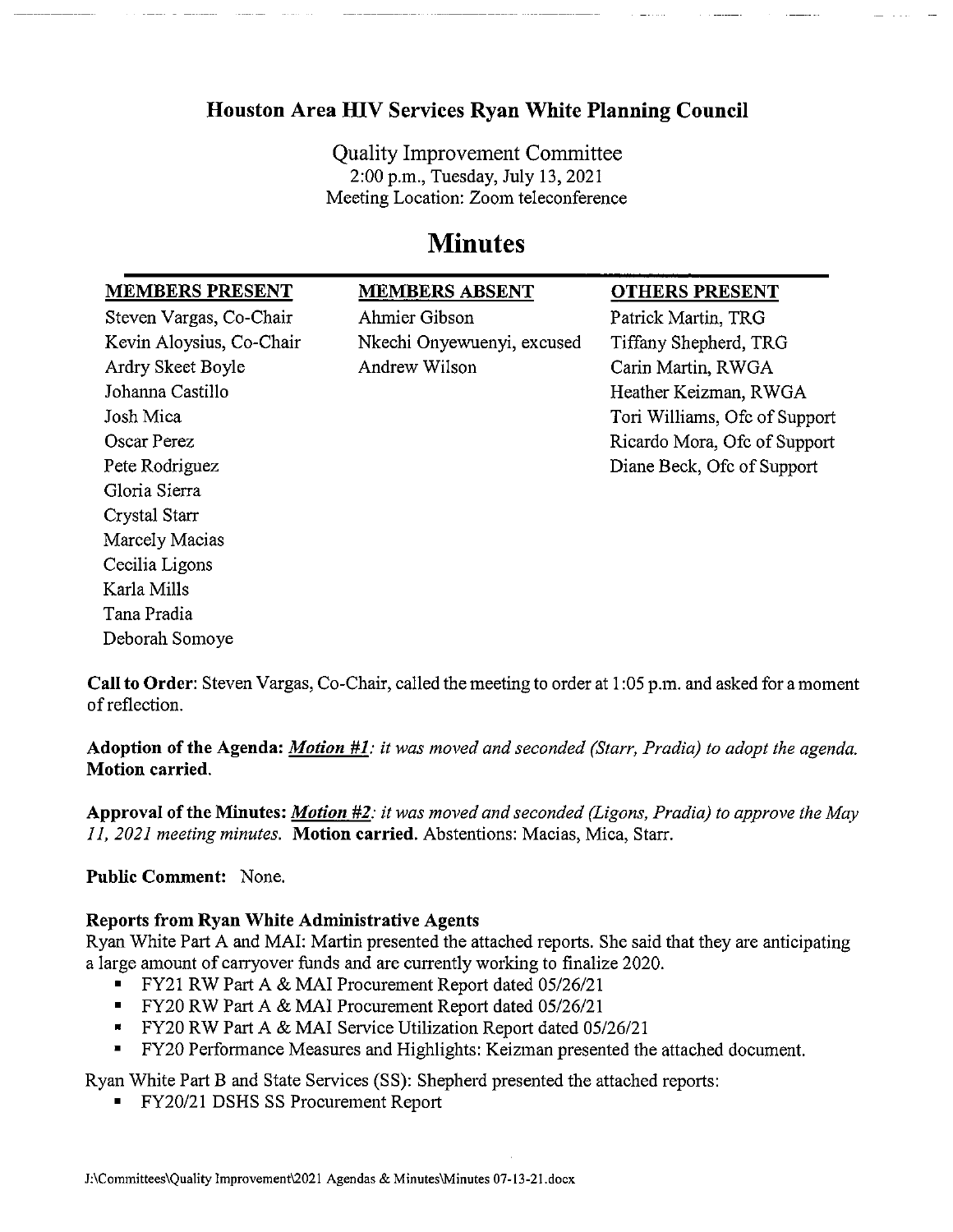- **FY20/21 DSHS SS Service Utilization Report 3rd Otr.**
- **FY20/21 Part B Procurement Report**
- FY20/21 Health Insurance Assistance Report

#### New Business

FY 2021 Assessment of the RW Part A Administrative Mechanism: Mora presented the attached. Several members of the committee did not receive this document in the meeting packet. Motion #3: it was moved and seconded (Starr, Mica) to table approval of this report until the August committee meeting to give all members a chance to review the document in advance. Motion carried. Abstentions: Aloysius, Boyle.

2021 Idea Form: Williams presented the attached. Motion #4: it was moved and seconded (Starr, Pradia) to use the same first page of the 2020 Idea Form in 2021. Motion carried.

Announcements: Pradia said that the Positive Women's Network is having a back to school drive, please contact her if you would like to make a donation.

**Adjourn:** Motion: it was moved and seconded (Starr, Pradia) to adjourn the meeting at 2:06 p.m. Motion carried.

Submitted by:

Approved by:

Tori Williams, Director

Date

Committee Chair

Date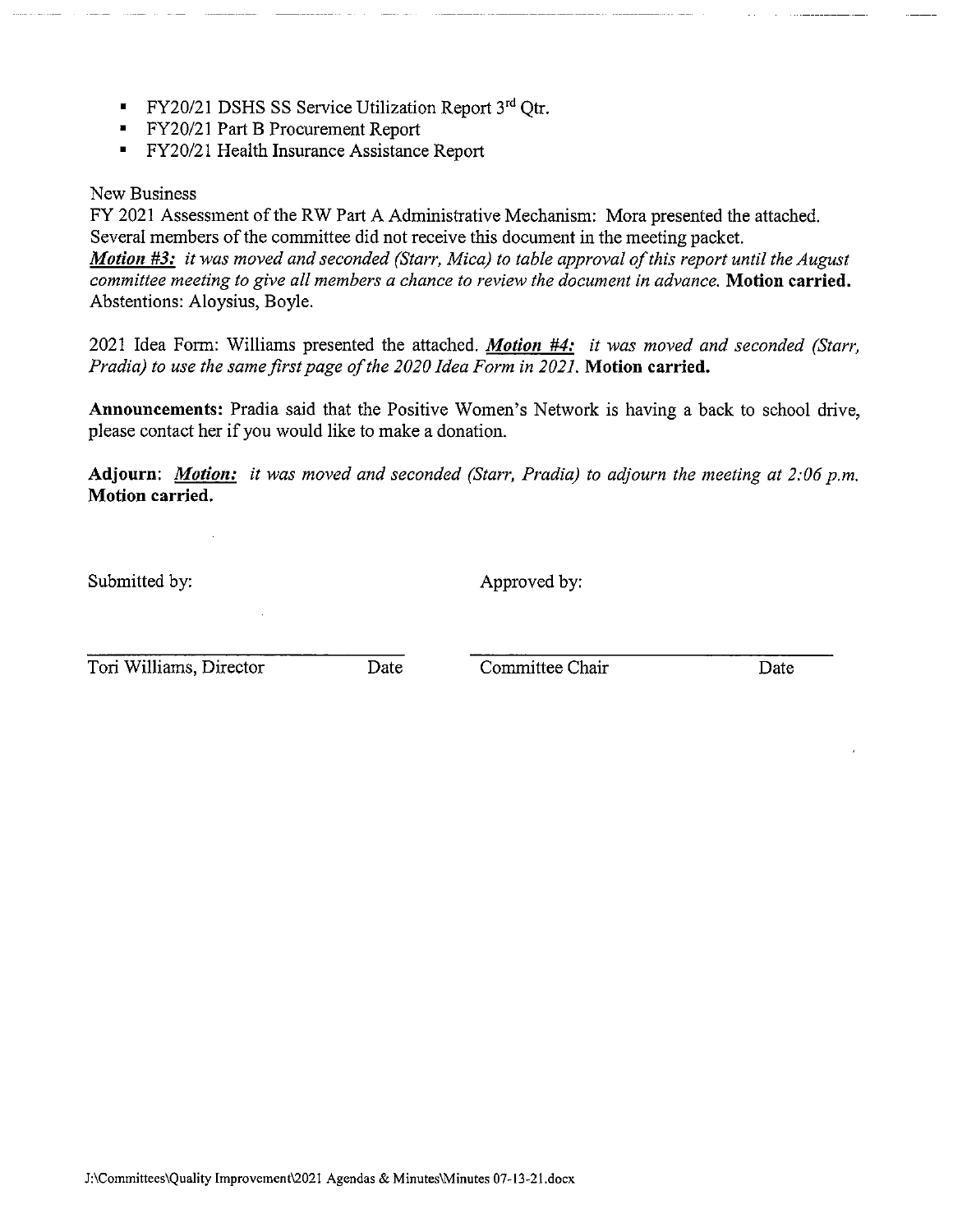Scribe: D. Beck

للقدام والمستفقات القادلية

 $JA = Just$  arrived at meeting  $LR = Left$  room temporarily  $LM = Left$  the meeting  $C =$ Chaired the meeting

|                                    |                         | Motion #1<br>Agenda     |               | Motion #2<br><b>Minutes</b> |              | Motion #3<br>Table the<br>Assessment of<br>the RW Pt A<br>Admin Mech |                |                |                         | Motion #4<br>2021 Idea Form -<br>page 1 only |                |                |                         |              |                       |                |
|------------------------------------|-------------------------|-------------------------|---------------|-----------------------------|--------------|----------------------------------------------------------------------|----------------|----------------|-------------------------|----------------------------------------------|----------------|----------------|-------------------------|--------------|-----------------------|----------------|
| <b>MEMBERS:</b>                    | <b>ABSENT</b>           | УES                     | $\frac{6}{2}$ | <b>ABSTAIN</b>              | ABSENT       | YES                                                                  | $\overline{z}$ | <b>ABSTAIN</b> | ABSENT                  | YES                                          | $\overline{2}$ | <b>ABSTAIN</b> | ABSENT                  | YES          | $\mathbf{S}^{\prime}$ | <b>ABSTAIN</b> |
| Steven Vargas, Co-Chair            |                         |                         |               | $\overline{\mathbf{C}}$     |              |                                                                      |                | $\overline{C}$ |                         |                                              |                | $\mathbf C$    |                         |              |                       | $\overline{C}$ |
| Kevin Aloysius, Co-Chair lm 1:53   |                         | $\mathbf x$             |               |                             |              | $\mathbf X$                                                          |                |                |                         |                                              |                | $\mathbf{X}$   |                         | $\mathbf x$  |                       |                |
| Ardry Skeet Boyle ja 1:15          | $\mathbf x$             |                         |               |                             | $\mathbf x$  |                                                                      |                |                |                         |                                              |                | $\mathbf{X}$   |                         | $\mathbf X$  |                       |                |
| Johanna Castillo                   |                         | $\overline{\mathbf{X}}$ |               |                             |              | $\mathbf{X}$                                                         |                |                |                         | $\mathbf X$                                  |                |                |                         | X            |                       |                |
| Ahmier Gibson                      | $\overline{\mathbf{X}}$ |                         |               |                             | $\mathbf X$  |                                                                      |                |                | $\overline{\mathbf{X}}$ |                                              |                |                | $\mathbf{X}$            |              |                       |                |
| Josh Mica                          |                         | $\mathbf{x}$            |               |                             |              |                                                                      |                | X              |                         | $\overline{\mathbf{X}}$                      |                |                |                         | $\mathbf{X}$ |                       |                |
| Nkechi Onyewuenyi                  | $\overline{\mathbf{x}}$ |                         |               |                             | $\mathbf X$  |                                                                      |                |                | $\mathbf x$             |                                              |                |                | $\overline{\mathbf{X}}$ |              |                       |                |
| Oscar Perez                        |                         | $\overline{\mathbf{X}}$ |               |                             |              | $\mathbf X$                                                          |                |                |                         | $\mathbf x$                                  |                |                |                         | $\mathbf X$  |                       |                |
| Pete Rodriguez                     |                         | $\overline{\mathbf{X}}$ |               |                             |              | $\mathbf x$                                                          |                |                |                         |                                              | $\mathbf{x}$   |                |                         | $\mathbf X$  |                       |                |
| Gloria Sierra ja 1:11              | $\dot{\mathbf{x}}$      |                         |               |                             | $\mathbf X$  |                                                                      |                |                |                         | $\overline{\mathbf{X}}$                      |                |                |                         | $\mathbf X$  |                       |                |
| Crystal Starr                      |                         | $\mathbf{x}$            |               |                             |              |                                                                      |                | $\mathbf X$    |                         | $\mathbf X$                                  |                |                |                         | $\mathbf x$  |                       |                |
| Andrew Wilson                      | $\overline{\mathbf{X}}$ |                         |               |                             | $\mathbf X$  |                                                                      |                |                | $\overline{\mathbf{X}}$ |                                              |                |                | $\mathbf X$             |              |                       |                |
| Cecilia Ligons                     |                         | $\overline{\mathbf{X}}$ |               |                             |              | $\mathbf X$                                                          |                |                |                         | $\mathbf x$                                  |                |                |                         | $\mathbf X$  |                       |                |
| Marcely Macias                     |                         | $\mathbf x$             |               |                             |              |                                                                      |                | X              |                         | $\mathbf x$                                  |                |                |                         | $\mathbf X$  |                       |                |
| Karla Mills                        |                         | $\overline{\mathbf{X}}$ |               |                             | $\mathbf X$  |                                                                      |                |                |                         | $\mathbf X$                                  |                |                |                         | $\mathbf X$  |                       |                |
| Tana Pradia                        |                         | $\mathbf x$             |               |                             | $\mathbf{X}$ |                                                                      |                |                |                         | $\overline{\mathbf{X}}$                      |                |                |                         | $\mathbf X$  |                       |                |
| Deborah Somoye<br>ja 1:13, lm 1:53 | $\mathbf{x}$            |                         |               |                             | $\mathbf X$  |                                                                      |                |                |                         | $\dot{\mathbf{X}}$                           |                |                |                         | $\mathbf X$  |                       |                |

# 2021 Quality Improvement Meeting Voting Record for Meeting Date 07/13/21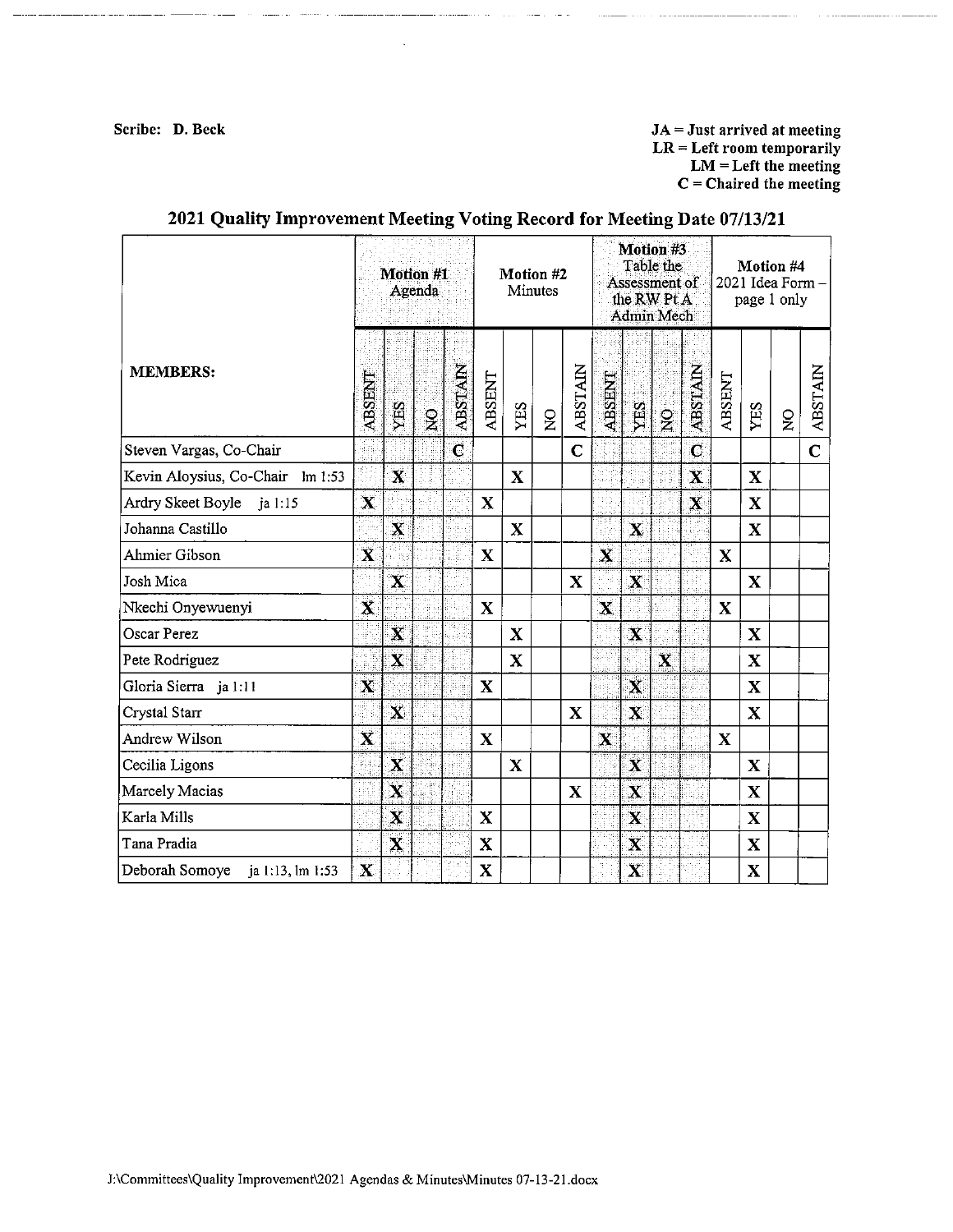# **Houston Area Ryan White HIV/AIDS Program Assessment of the Administrative Mechanism**

Part A and Minority AIDS Initiative (MAI) Fiscal Year 2020

Prepared by Houston Area Ryan White Planning Council Office of Support Approved: Pending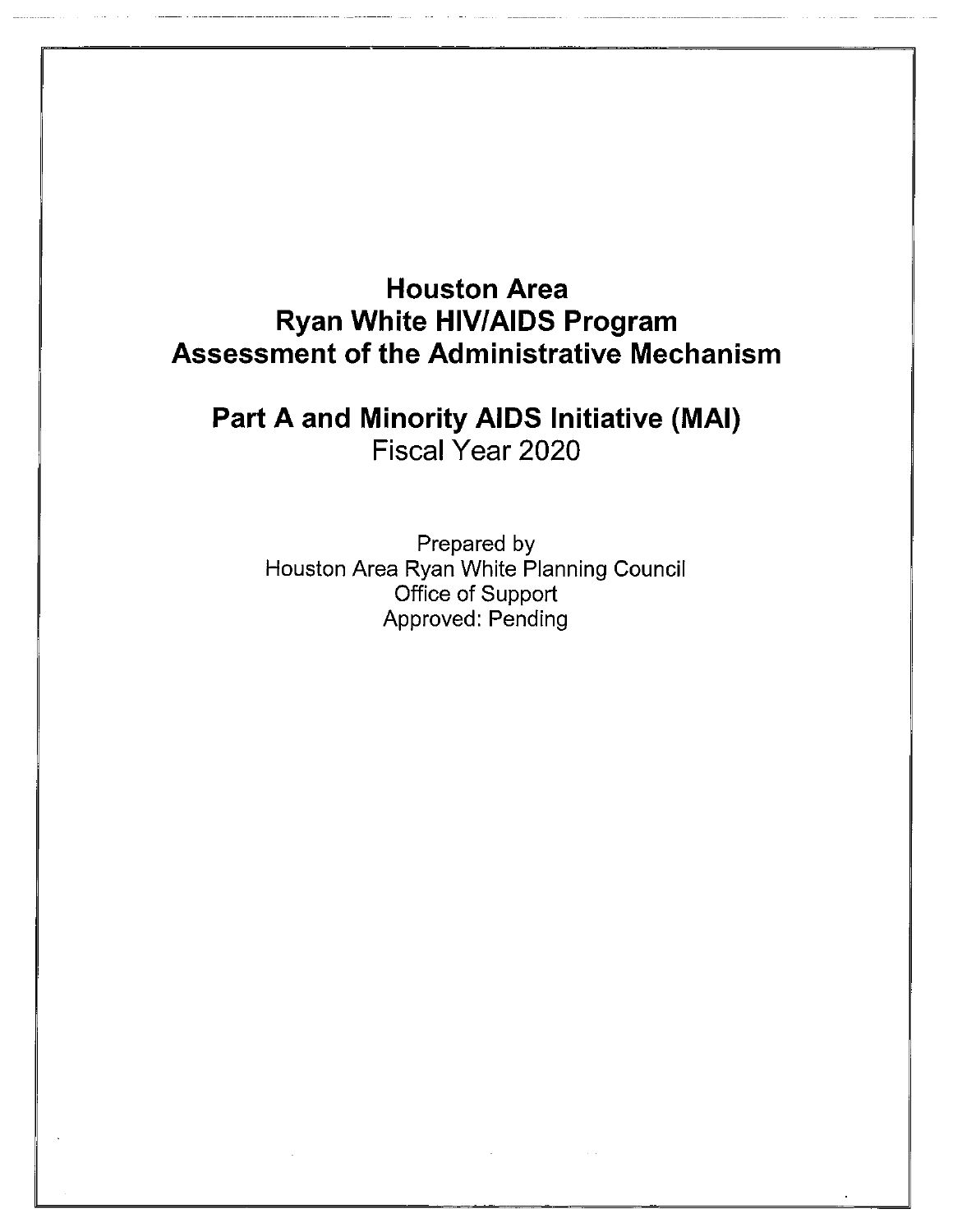#### **Houston Area Ryan White HIV/AIDS Program** Assessment of the Administrative Mechanism Part A and Minority AIDS Initiative (MAI) Fiscal Year 2020

# **Table of Contents**

| Contract Period: March 1, 2020 - February 29, 2021 (FY20) |  |
|-----------------------------------------------------------|--|
|                                                           |  |
|                                                           |  |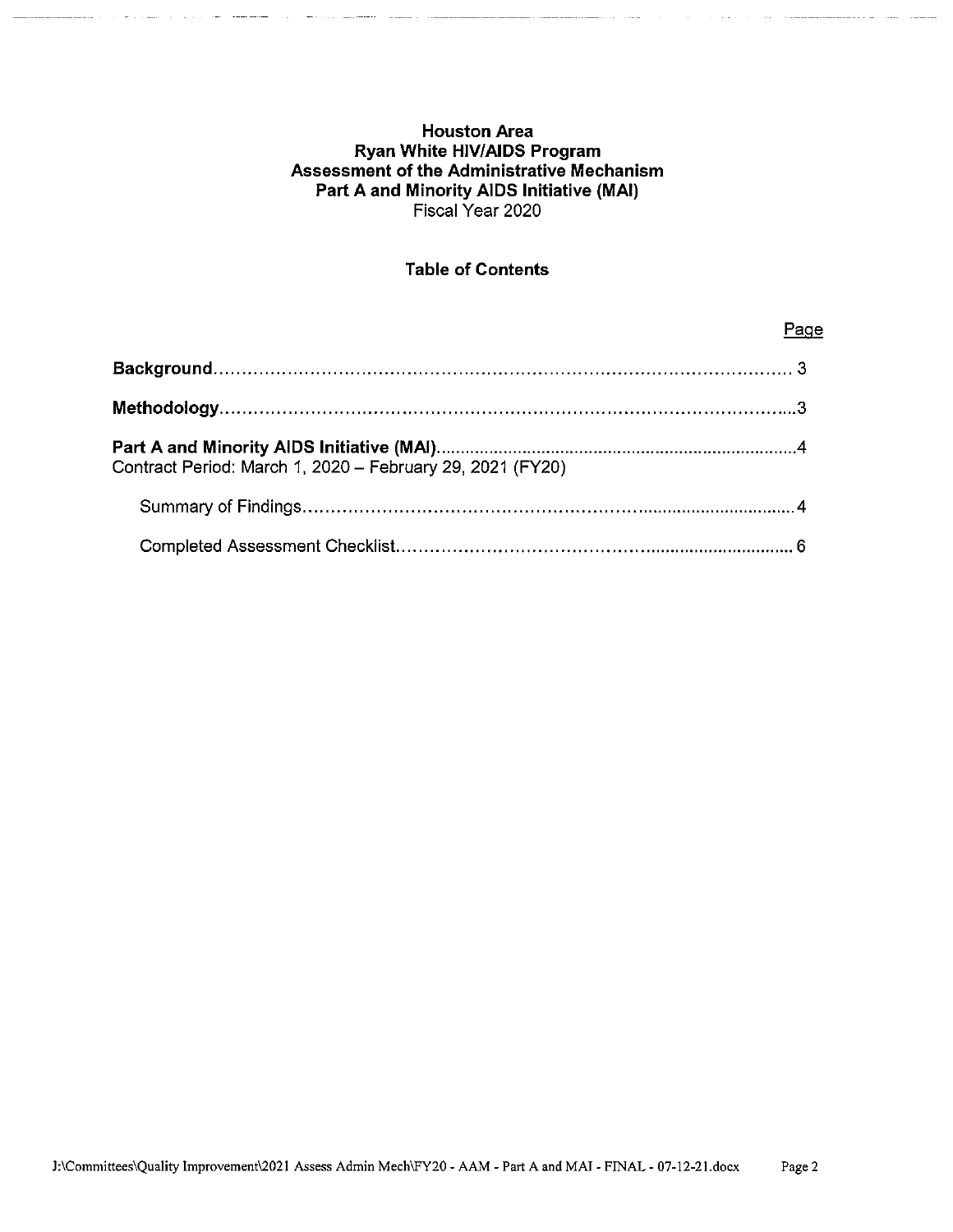#### **Background**

The Ryan White CARE Act requires local Planning Councils to "assess the efficiency of the administrative mechanism in rapidly allocating funds to the areas of greatest need within the eligible area."<sup>1</sup> To meet this mandate, a time-specific document review of local procurement, expenditure, and reimbursement processes for Ryan White HIV/AIDS Program funds is conducted annually by local Planning Councils.<sup>2</sup> The observation process is not intended to evaluate either the local administrative agencies for Ryan White funds or the individual service providers funded by Ryan White.<sup>3</sup> Instead, it produces information about procurement, expenditure, and reimbursement processes for the local system of Ryan White funding that can be used for overall quality assurance purposes.

In the Houston eligible area, the Ryan White Planning Council has conducted an assessment of the administrative mechanism for Ryan White Part A and Minority AIDS Initiative (MAI) funds each fiscal year beginning in 2006. In 2012, the Planning Council began assessing the administrative mechanism for Part B and Texas State General Funds (State Services) as well. Consequently, the assessment tool used to conduct the assessment was amended to accommodate Part B and State Services processes. The new tool was developed and approved by the Quality Assurance Committee of the Planning Council on March 21, 2013 and approved by the Full Council on April 11, 2013.

#### Methodology

In June 2021, the approved assessment tool was applied to the administrative mechanism for Part A and MAI funds. The approved assessment tool will be applied to the administrative mechanism for Part B and State Services funds in November 2021. The contract periods designated in the tool are:

- Part A and MAI: March 1, 2020 February 29, 2021 (FY20)
- $\bullet$  Part B: April 1, 2019 - March 31, 2020 (FY 1920)
- **State Services:** Most recent completed FY

The tool evaluated three areas of each administrative mechanism: (1) the procurement and Request for Proposals (RFP) process, (2) the reimbursement process, and (3) the contract monitoring process. As outlined in the tool, 10 data points and their respective data sources were assessed for each administrative mechanism for the specified time frames. Application of the checklist, including data collection, analysis, and reporting, was performed by the Ryan White Planning Council Office of Support staff. All data and documents reviewed in the process were publicly available. Findings from the assessment process have been reported for each administration mechanism independently and are accompanied by the respective completed assessment tool.

<sup>1</sup>Ryan White Program Manual, Section V, Chapter 1, Page 4 <sup>2</sup>lbid, Page 7 <sup>3</sup>Ibid, Page 8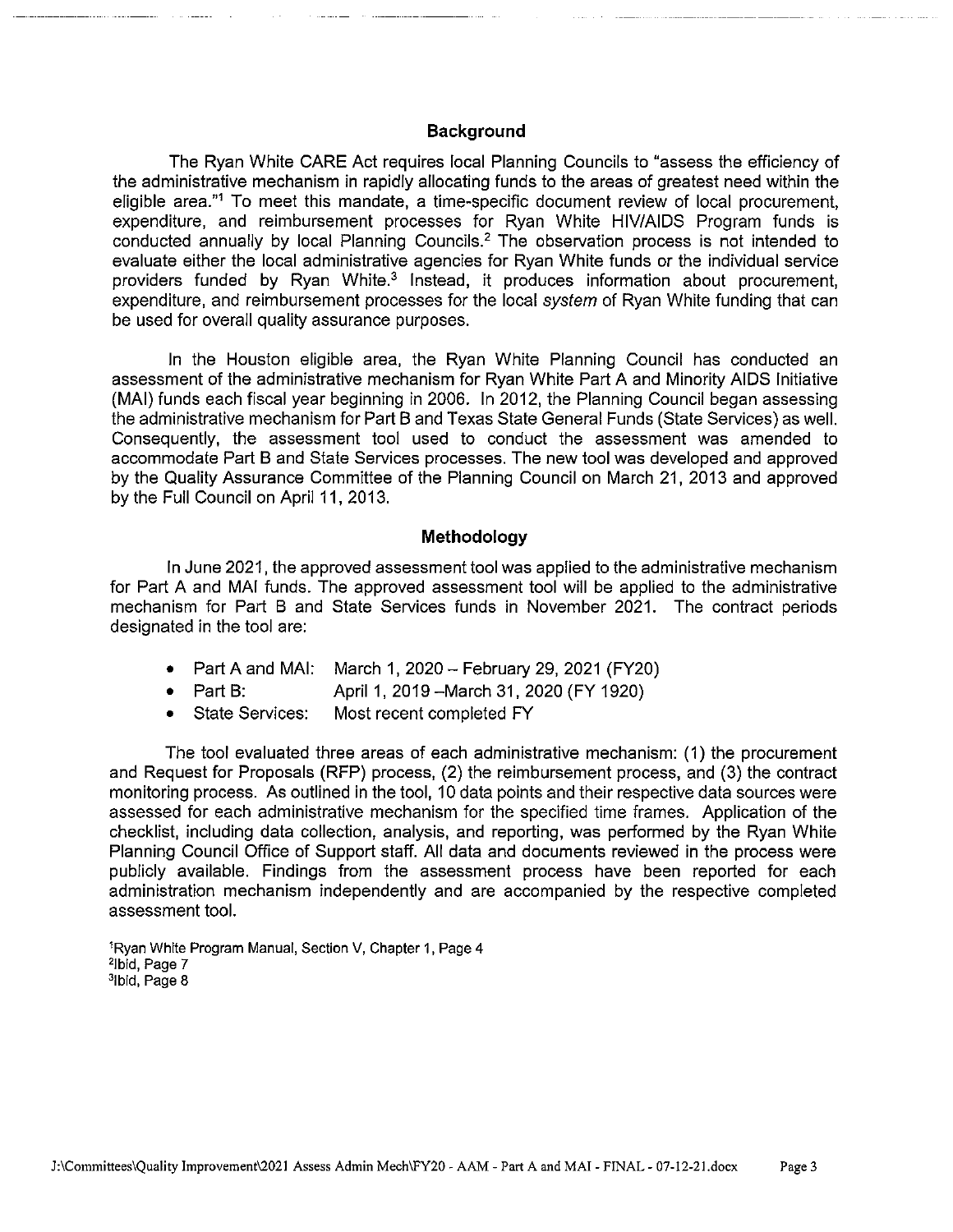### Part A and Minority AIDS Initiative (MAI)

Contract Period: March 1, 2020 - February 29, 2021 (FY20)

#### **Summary of Findings**

#### $\mathbf{L}$ **Procurement/Request for Proposals Process**

- a) The Administrative Agent (AA) for Part A and MAI typically processes extensions of Part A and MAI contracts and positions with Commissioners Court prior to receipt of the Notice of Grant Award (NGA). As a result of this practice, extension of positions for FY20 occurred prior to receipt of the FY20 NGA. Twenty-seven (27) days elapsed between receipt of the NGA by the AA and contract execution with funded service providers, and there were no lapses in services to consumers.
- b) Due to the extensions of Part A and MAI contracts and positions described in (a) above. 100% of the FY20 Part A and MAI grant award was procured to funded service providers by the first day of the contract period (03/01/20).
- c) The AA procured funds in FY20 only to Planning Council-approved Service Categories. Moreover, the amounts of funds procured per Service Category at the beginning of the contract period matched Planning Council-approved final allocations for level funding for FY20 following application of the Increase Funding Scenario. During the contract period, the AA applied Planning Council-approved policies for the shifting of funds within Service Categories, including application of the increased funding scenarios for Part A and MAI. billing reconciliations, and receipt of carry-over funds in approved categories.
- d) Beginning in FY12, Part A and MAI services could be contracted for up to four years, with Service Categories rotated for bidding every three years. According to this schedule, there were no Requests for Proposal (RFP) issued in FY20. Therefore, it is not possible to evaluate communication by AAs to potential bidders specific to the grant award process.
- e) As described in (d) above, no RFP was issued in FY20. According to the schedule mentioned above in d), no Request for Proposal (RFP) was issued in FY20. As such, it is not possible to evaluate communication by AAs to potential bidders specific to **Planning Council products**
- f) The AA procured 100% of total service dollars for Part A and MAI by the end of the contract period, including the addition of reconciliations and carry-over funds.
- g) There were unspent service dollars in both Part A and MAI at the end of the FY20 contract period that occurred in Primary Care, Medical Case Management, Local Pharmacy Assistance Program, Outreach Services and Service Linkage. The total amount of unspent service funds for both Part A and MAI was \$5,593,019 or 25.4% of the total allocation for service dollars for the contract period. Seventy-seven percent (77%) of FY20 Part A service dollars and sixty-three percent (63%) of MAI service dollars were expended by the end of the fiscal year. The substantial percentage of unspent Part A service dollars was due to the impact of COVID-19 on health care delivery systems throughout the US in 2020. This difficulty in expending Ryan White service dollars was recognized by HRSA as they waived the penalty for EMA's who returned more than 5% of the formula funds awarded. The Houston EMA was able to reallocate a significant portion of these unspent funds to the State ADAP Program, which is currently experiencing a \$52 million deficient.
- h) In FY20, the AA continued to communicate to the Planning Council the results of the procurement process, including agendizing procurement reports at Committee and Full Council meetings throughout the contract period.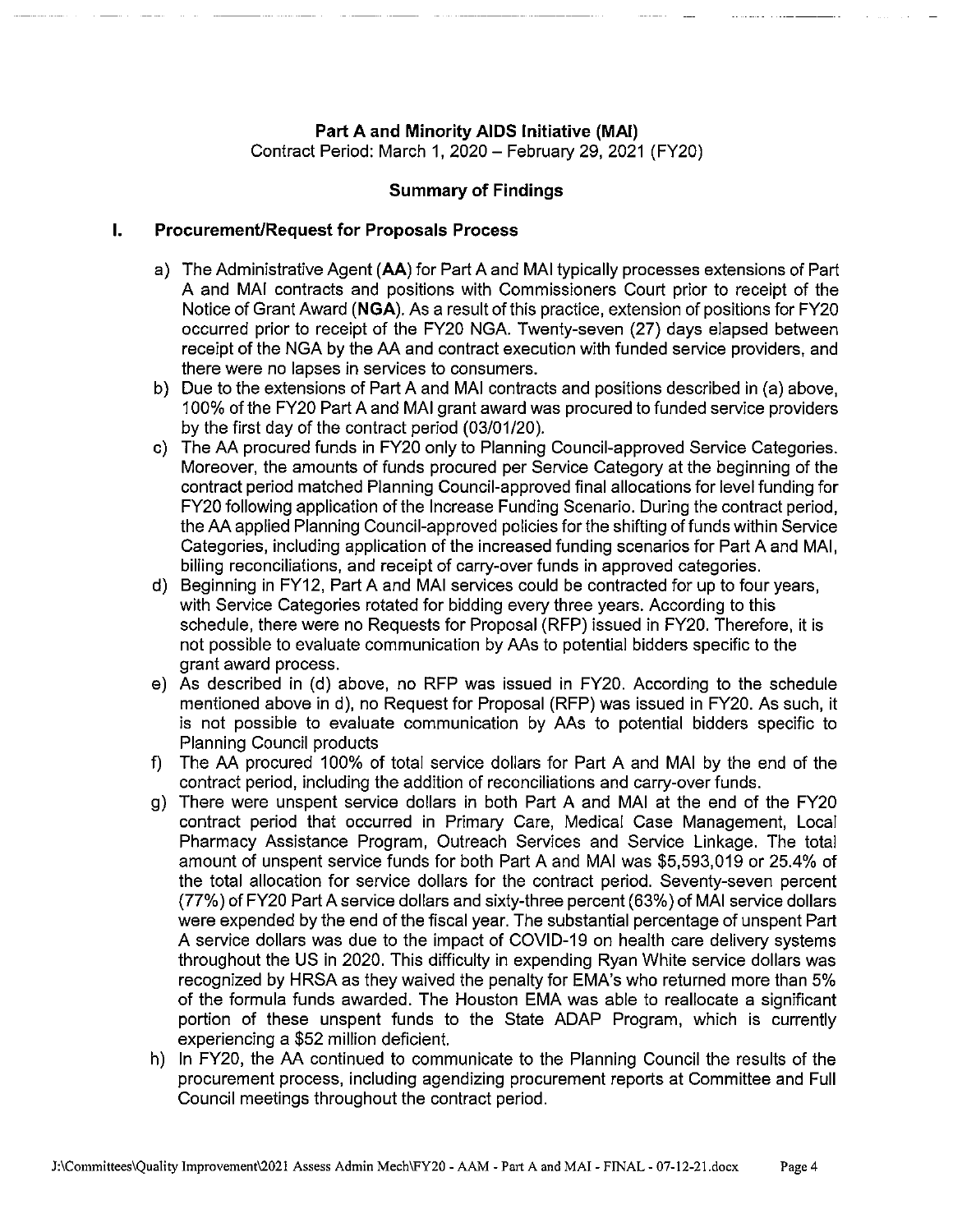#### Ⅱ. **Reimbursement Process**

i) The average number of days elapsed between receipt of an accurate Contractor Reimbursement Report (CER) from contracted agencies and the issuance of payment by the AA for FY20 was 21 days. The AA paid all contracted Part A and/or MAI agencies within an average of 35 days following receipt of an accurate invoice.

#### Ш. **Monitoring Process**

j) There were no RFPs issued in FY20, therefore the AA's use of the Standards of Care as part of the contract selection process cannot be evaluated. The monitoring process that took place in FY20 used Standards of Care and clearly indicated this in various quality management policies, procedures, and plans, including the AA's Policy and Procedure for Performing Site Visits and the AA's current Quality Management Plan.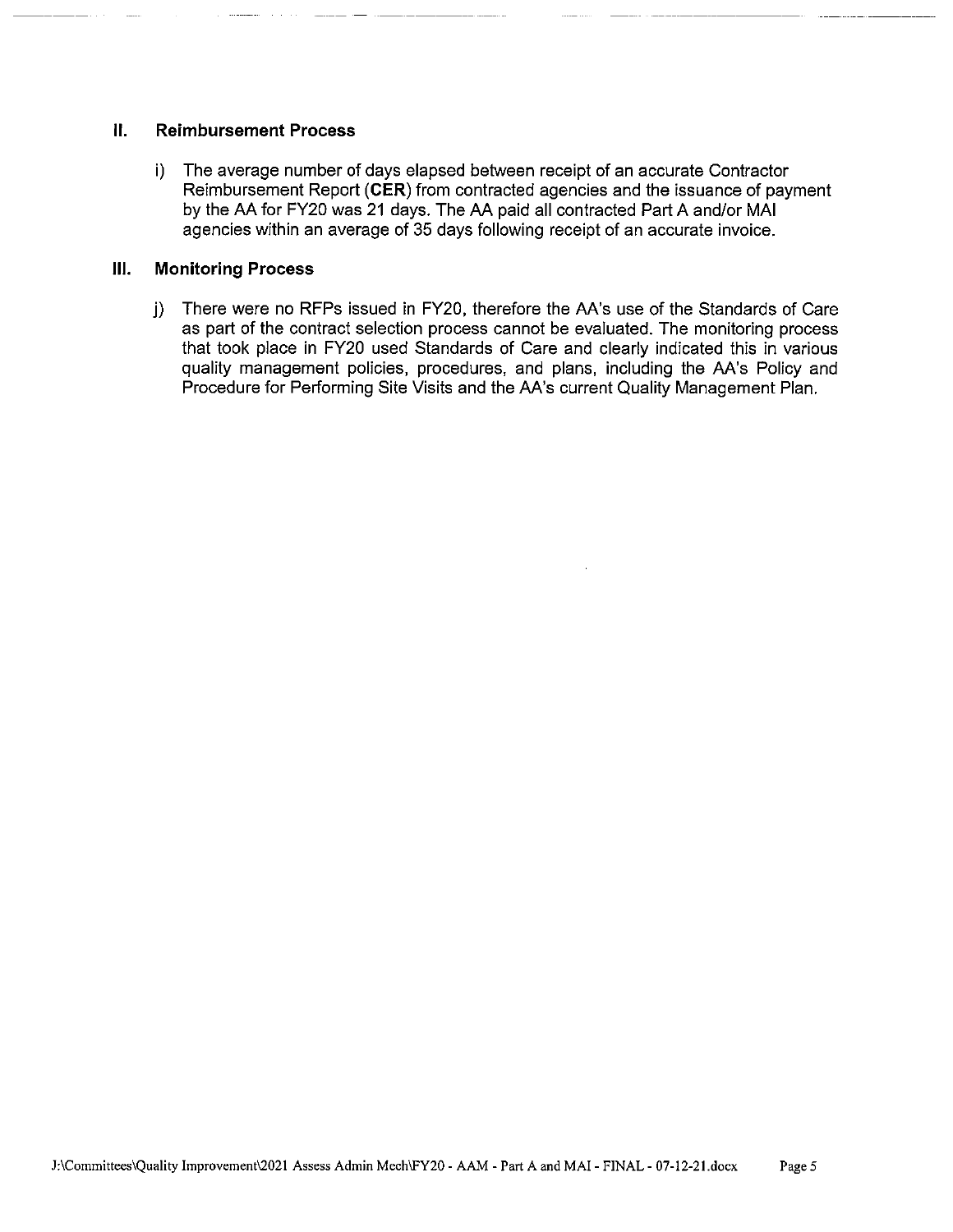#### Administrative Assessment Checklist -- Part A and MAI

Contract Period: 3/1/20 - 2/29/21 (FY20)

 $\frac{1}{2} \left( \frac{1}{2} \delta^2 \right)$ 

 $\mathcal{L}_{\text{max}}$ 

i sh

#### **Section I: Procurement/Request for Proposals Process**

| <b>Method of Measurement</b>                                                                                                                                                      | <b>Summary of Findings</b>                                                                                                                                                                                                                                                                                                                                                                                                                                                                                                                                                                                                                                                                                                                                                                                                                                                                                                                                                                                                                                                                                                                                                                                                                                                                                                                                                                                                                                                                                                                                                                                                                                                                                                                                                                                                                                                                                                | <b>Data Point</b>                                                                                                                         | Data Source(s)                                                                                                                                                                             |  |  |
|-----------------------------------------------------------------------------------------------------------------------------------------------------------------------------------|---------------------------------------------------------------------------------------------------------------------------------------------------------------------------------------------------------------------------------------------------------------------------------------------------------------------------------------------------------------------------------------------------------------------------------------------------------------------------------------------------------------------------------------------------------------------------------------------------------------------------------------------------------------------------------------------------------------------------------------------------------------------------------------------------------------------------------------------------------------------------------------------------------------------------------------------------------------------------------------------------------------------------------------------------------------------------------------------------------------------------------------------------------------------------------------------------------------------------------------------------------------------------------------------------------------------------------------------------------------------------------------------------------------------------------------------------------------------------------------------------------------------------------------------------------------------------------------------------------------------------------------------------------------------------------------------------------------------------------------------------------------------------------------------------------------------------------------------------------------------------------------------------------------------------|-------------------------------------------------------------------------------------------------------------------------------------------|--------------------------------------------------------------------------------------------------------------------------------------------------------------------------------------------|--|--|
| How much time elapsed<br>a)<br>between receipt of the NGA or<br>funding contract by the AA and<br>contract execution with funded<br>service providers (i.e., 30, 60,<br>90 days)? | The Administrative Agent (AA) for Part A and MAI typically<br>processes extensions of Part A and MAI contracts and positions with<br>Commissioners Court prior to receipt of the Notice of Grant Award<br>(NGA) in order to prevent lapses in services to consumers.<br>For the FY20 contract period, extensions of positions and contract<br>renewals for Part A and MAI service providers were approved at<br>Commissioners Court meetings on 02/11/2020.<br>The Part A and MAI initial NGA was received on 01/29/2020 (partial)<br>and executed at the Commissioner's Court meeting on 03/10/2020.<br>Twenty-seven (27) business days elapsed between receipt of the<br>initial NGA by the AA and contract execution with funded service<br>providers.<br>The Part A and MAI final NGA was received on 04/07/2020 and<br>amended at the Commissioner's Court meeting on 4/28/2020.<br>Twenty-two (22) business days elapsed between receipt of the final<br>NGA by the AA and contract execution with funded service providers.<br>The Part A and MAI Carryover Award was received on 09/11/2020<br>and authorized for an amendment to accept the carryover funds at<br>the Commissioner's Court meeting on 10/13/2020. Twenty (20)<br>business days elapsed between receipt of the Carryover Award by<br>the AA and contract execution.<br>Conclusion: Because the AA rapid processed contract and position<br>extensions, extension of positions for FY20 occurred prior to issuance of<br>the FY20 NGA. Twenty-seven (27) business days elapsed between<br>receipt of the initial NGA by the AA and contract execution with funded<br>service providers. Twenty-two (22) business days elapsed between<br>receipt of the final NGA by the AA and contract execution with funded<br>service providers. Twenty (20) business days elapsed between receipt<br>of the Carryover Award by the AA and contract execution. | Time between receipt<br>of NGA or funding<br>contract by the AA<br>and when contracts<br>are executed with<br>funded service<br>providers | FY20 Part A and MAI<br><b>NGA</b> (issued<br>01/29/2020.<br>04/07/2020.<br>09/11/2020)<br><b>Commissioner's Court</b><br>Agendas (02/11/2020,<br>03/10/2020,<br>04/28/2020,<br>10/13/2020) |  |  |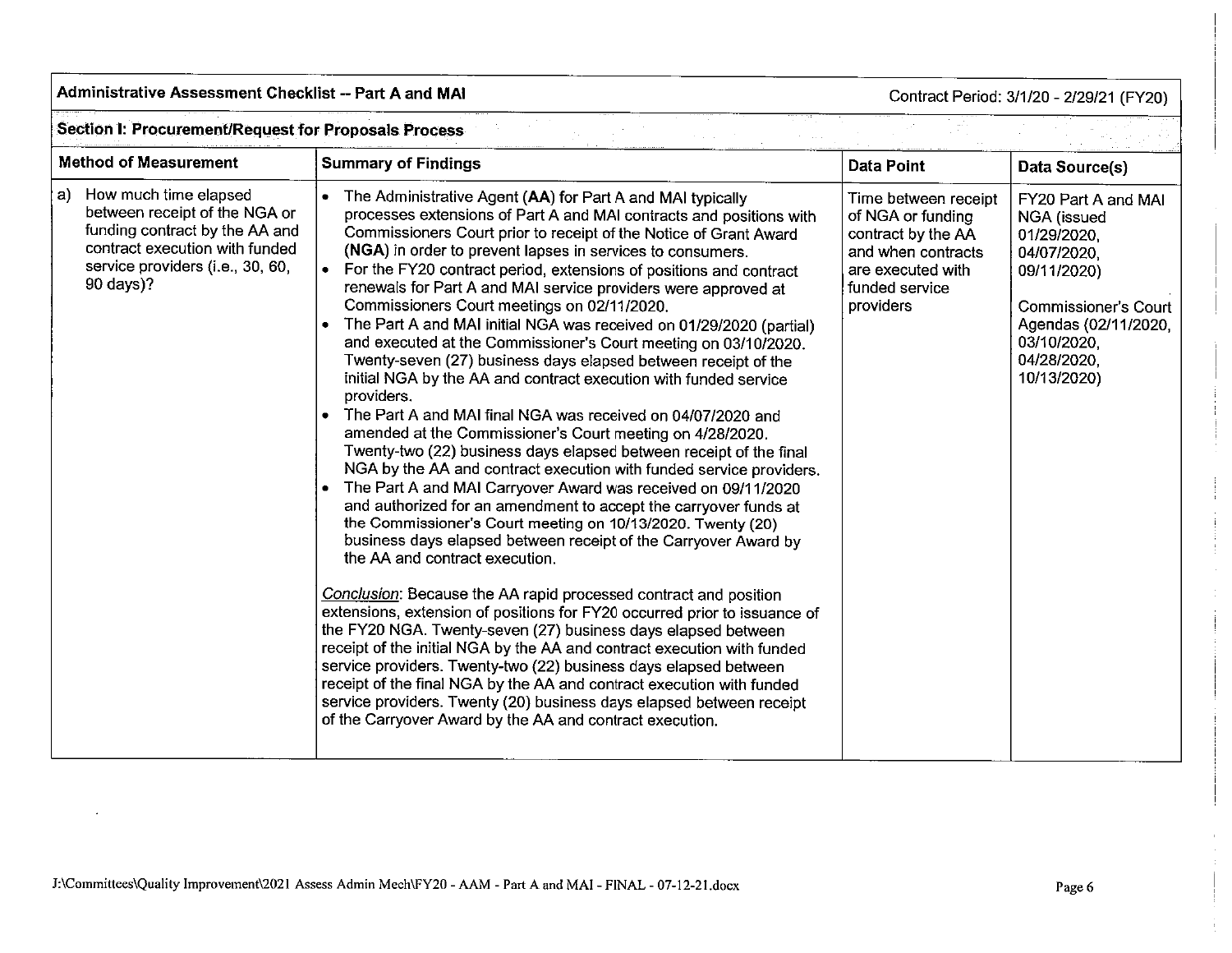|                                                                                                                       | <b>Section I: Procurement/Request for Proposals Process</b>                                                                                                                                                                                                                                                                                                                                                                                                                                                                            |                                                                                                                                      |                                                                                           |  |  |
|-----------------------------------------------------------------------------------------------------------------------|----------------------------------------------------------------------------------------------------------------------------------------------------------------------------------------------------------------------------------------------------------------------------------------------------------------------------------------------------------------------------------------------------------------------------------------------------------------------------------------------------------------------------------------|--------------------------------------------------------------------------------------------------------------------------------------|-------------------------------------------------------------------------------------------|--|--|
| <b>Method of Measurement</b>                                                                                          | <b>Summary of Findings</b>                                                                                                                                                                                                                                                                                                                                                                                                                                                                                                             | <b>Data Point</b>                                                                                                                    | Data Source(s)                                                                            |  |  |
| What percentage of the grant<br>b)<br>award was procured by the:<br>⊠<br>1st quarter?<br>2nd quarter?<br>3rd quarter? | FY20 procurement reports from the AA indicate that all allocated funds<br>in each Service Category were procured by 03/01/2020, the first day of<br>the contract period. This is due to the contract and position extensions<br>processed by the AA prior to receipt of the NGA, as described in (a)<br>above.<br>Conclusion: Because of contract and position extensions processed by<br>the AA in anticipation of the grant award, 100% of the Part A and MAI<br>grant award was procured by the 1st quarter of the contract period. | Time between receipt<br>of NGA or funding<br>contract by the AA<br>and when funds are<br>procured to contracted<br>service providers | FY20 Part A and MAI<br>Procurement Report<br>provided by the AA to<br>the PC (05/26/2021) |  |  |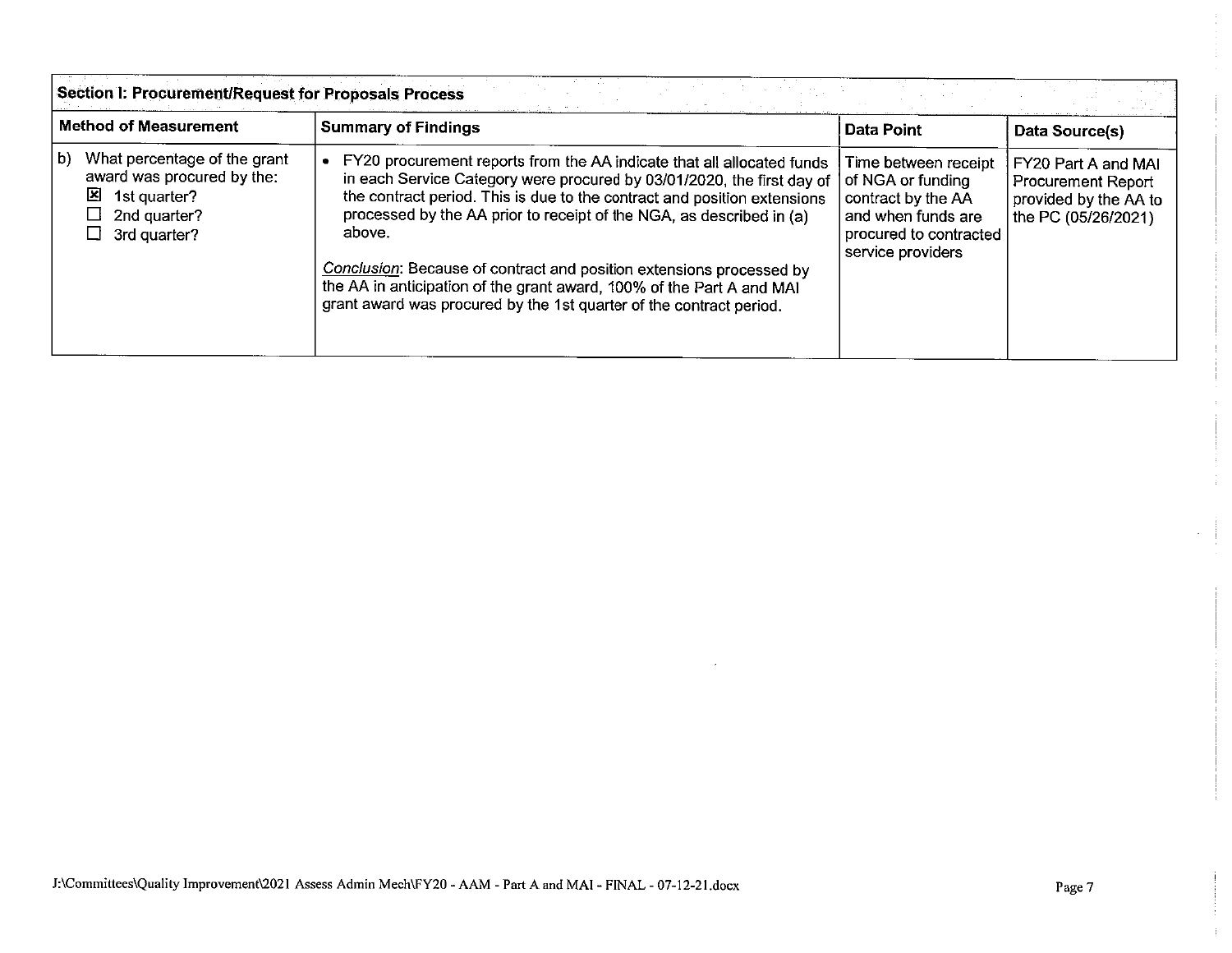| Section I: Procurement/Request for Proposals Process<br>$\sim 100\,M_\odot$                                                       |                                                                                                                                                                                                                                                                                                                                                                                                                                                                                                                                                                                                                                                                                                                                                                                                                                                                                                                                                                                                                                                                                                                                                                                                                                                                                                                                                                                                                                                                                                                                                                                                                                                                                                                                                                                                                                                                                                                                                                                                                                                     |                                                                                                                               |                                                                                                                                                                                                                               |  |  |  |
|-----------------------------------------------------------------------------------------------------------------------------------|-----------------------------------------------------------------------------------------------------------------------------------------------------------------------------------------------------------------------------------------------------------------------------------------------------------------------------------------------------------------------------------------------------------------------------------------------------------------------------------------------------------------------------------------------------------------------------------------------------------------------------------------------------------------------------------------------------------------------------------------------------------------------------------------------------------------------------------------------------------------------------------------------------------------------------------------------------------------------------------------------------------------------------------------------------------------------------------------------------------------------------------------------------------------------------------------------------------------------------------------------------------------------------------------------------------------------------------------------------------------------------------------------------------------------------------------------------------------------------------------------------------------------------------------------------------------------------------------------------------------------------------------------------------------------------------------------------------------------------------------------------------------------------------------------------------------------------------------------------------------------------------------------------------------------------------------------------------------------------------------------------------------------------------------------------|-------------------------------------------------------------------------------------------------------------------------------|-------------------------------------------------------------------------------------------------------------------------------------------------------------------------------------------------------------------------------|--|--|--|
| <b>Method of Measurement</b>                                                                                                      | <b>Summary of Findings</b>                                                                                                                                                                                                                                                                                                                                                                                                                                                                                                                                                                                                                                                                                                                                                                                                                                                                                                                                                                                                                                                                                                                                                                                                                                                                                                                                                                                                                                                                                                                                                                                                                                                                                                                                                                                                                                                                                                                                                                                                                          | <b>Data Point</b>                                                                                                             | Data Source(s)                                                                                                                                                                                                                |  |  |  |
| Did the awarding of funds in<br>C)<br>specific categories match the<br>allocations established by the<br><b>Planning Council?</b> | The Planning Council makes allocations per Service Category for<br>each upcoming contract period based on the assumption of level<br>funding. It then designs scenarios to be applied in the event of an<br>increase or decrease in funding per the actual NGA. The Planning<br>Council further permits the AA to re-allocate funds within Service<br>Categories (up to 10%) without pre-approval throughout the<br>contract period for standard business practice reasons, such as<br>billing reconciliations, and to apply carry-over funds as directed. In<br>addition, the Planning Council allows the AA to shift funds in the<br>final quarter of the contract period in order to prevent the grantee<br>from leaving more than 5% of its formula funds unspent.<br>The most recent FY20 procurement report from the AA (dated<br>05/26/2021) shows that the Service Categories and amounts of<br>funds per Service Category procured at the beginning of the<br>contract period matched the final Planning Council-approved<br>allocations for level funding for FY20. Upon receipt of the NGA, the<br>Increase Scenario was applied for the \$84,963 (0.4%) increase in<br>Part A Formula and Supplemental service dollars. The AA applied<br>the Increase Scenario to the \$115,502 (5.0%) service dollar<br>increase in MAI. As a result, total allocations for FY20 matched the<br>allocations established by the Planning Council with application of<br>the Increase Funding Scenario.<br>Conclusion: The AA procured funds in FY20 only to Planning Council-<br>approved Service Categories, and the amounts of funds per Service<br>Category procured at the beginning of the contract period were a<br>match to final allocations approved by the Planning Council for level<br>funding. The AA applied Planning Council-approved policies for the<br>shifting of funds within Service Categories during the contract period,<br>including increased funding scenarios, billing reconciliations, and<br>receipt of carryover funds. | Comparison of the list<br>of service categories<br>awarded funds by the<br>AA to the list of<br>allocations made by<br>the PC | FY20 Part A and MAI<br><b>Procurement Report</b><br>provided by the AA to<br>the PC (05/26/2021)<br>PC FY20 Allocations<br>Level Funding<br>Scenario (06/08/2020)<br>PC FY20 Allocations<br>Increase Scenario<br>(08/08/2019) |  |  |  |

 $\bar{z}$ 

÷.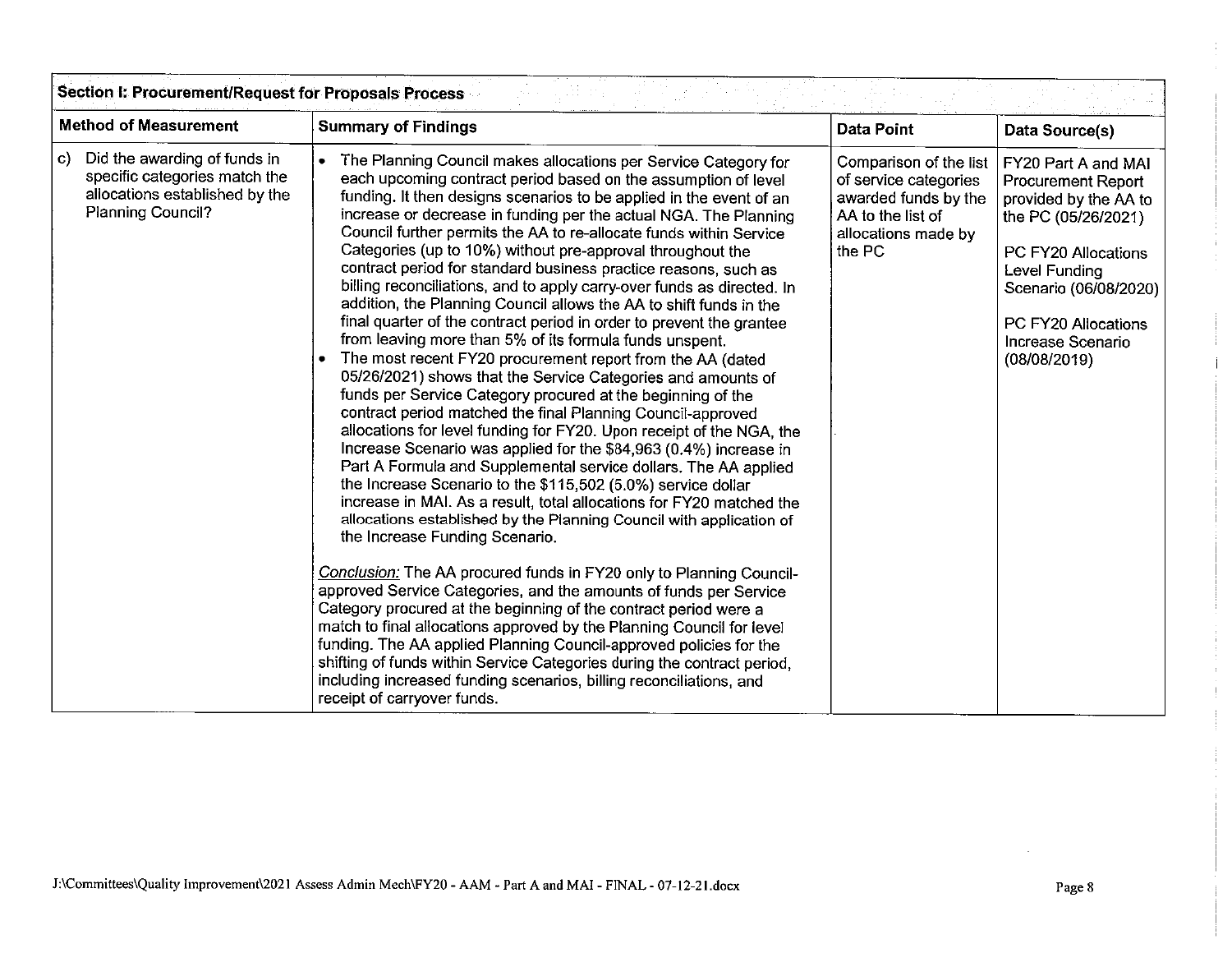|              | <b>Method of Measurement</b>                                                                                                                                              | <b>Summary of Findings</b>                                                                                                                                                                                                                                                                                                                                                                                                         | <b>Data Point</b>                                                                                             | Data Source(s)                                                                                                                                                                |  |
|--------------|---------------------------------------------------------------------------------------------------------------------------------------------------------------------------|------------------------------------------------------------------------------------------------------------------------------------------------------------------------------------------------------------------------------------------------------------------------------------------------------------------------------------------------------------------------------------------------------------------------------------|---------------------------------------------------------------------------------------------------------------|-------------------------------------------------------------------------------------------------------------------------------------------------------------------------------|--|
| $\mathbf{d}$ | Does the AA have a grant<br>award process which:<br>Provides bidders with<br>$\perp$<br>information on applying for<br>grants?<br>Offers a bidder's<br>L L<br>conference? | • Beginning in FY12, Part A and MAI services could be contracted for<br>up to four years, with Service Categories rotated for bidding every<br>three years. According to this schedule, no Request for Proposal<br>(RFP) was issued in FY20.<br>Conclusion: There was no RFP due for issue in FY20. Therefore, it is<br>not possible to evaluate communication by AAs to potential bidders<br>specific to the grant award process. | Confirmation of<br>communication by the<br>AAs to potential<br>bidders specific to the<br>grant award process | Part A RFP issued in<br>FY20 for FY21<br>contracts - Not<br>applicable<br>Courtesy Notice for<br>Pre-Proposal<br>Conference in FY20<br>for FY21 contracts -<br>Not applicable |  |
| e)           | Does the REQUEST FOR<br>PROPOSALS incorporate<br>service category definitions that<br>are consistent with those<br>defined by the Planning<br>Council?                    | According to the schedule mentioned above in d), no Request for<br>$\bullet$<br>Proposal (RFP) was issued in FY20<br>Conclusion: There was no RFP due for issue in FY20. Therefore, it is<br>not possible to evaluate communication by AAs to potential bidders<br>specific to Planning Council products                                                                                                                           | Confirmation of<br>communication by the<br>AAs to potential<br>bidders specific to PC<br>products             | Part A RFP issued in<br>FY20 for FY21<br>contracts - Not<br>applicable                                                                                                        |  |
| f            | At the end of the award<br>process, were there still<br>unobligated funds?                                                                                                | The most recent procurement report produced on 05/26/21 shows<br>$\bullet$<br>that 100% of total service dollars for Part A and MAI were procured<br>by the end of the contract period, including the addition of<br>reconciliations and carry-over funds.<br>Conclusion: There were no unobligated funds for the contract period.                                                                                                 | Comparison of final<br>amounts procured<br>and total amounts<br>allocated in each<br>service category         | FY20 Part A and MAI<br><b>Procurement Report</b><br>provided by the AA to<br>the PC (05/26/2021)                                                                              |  |

Π.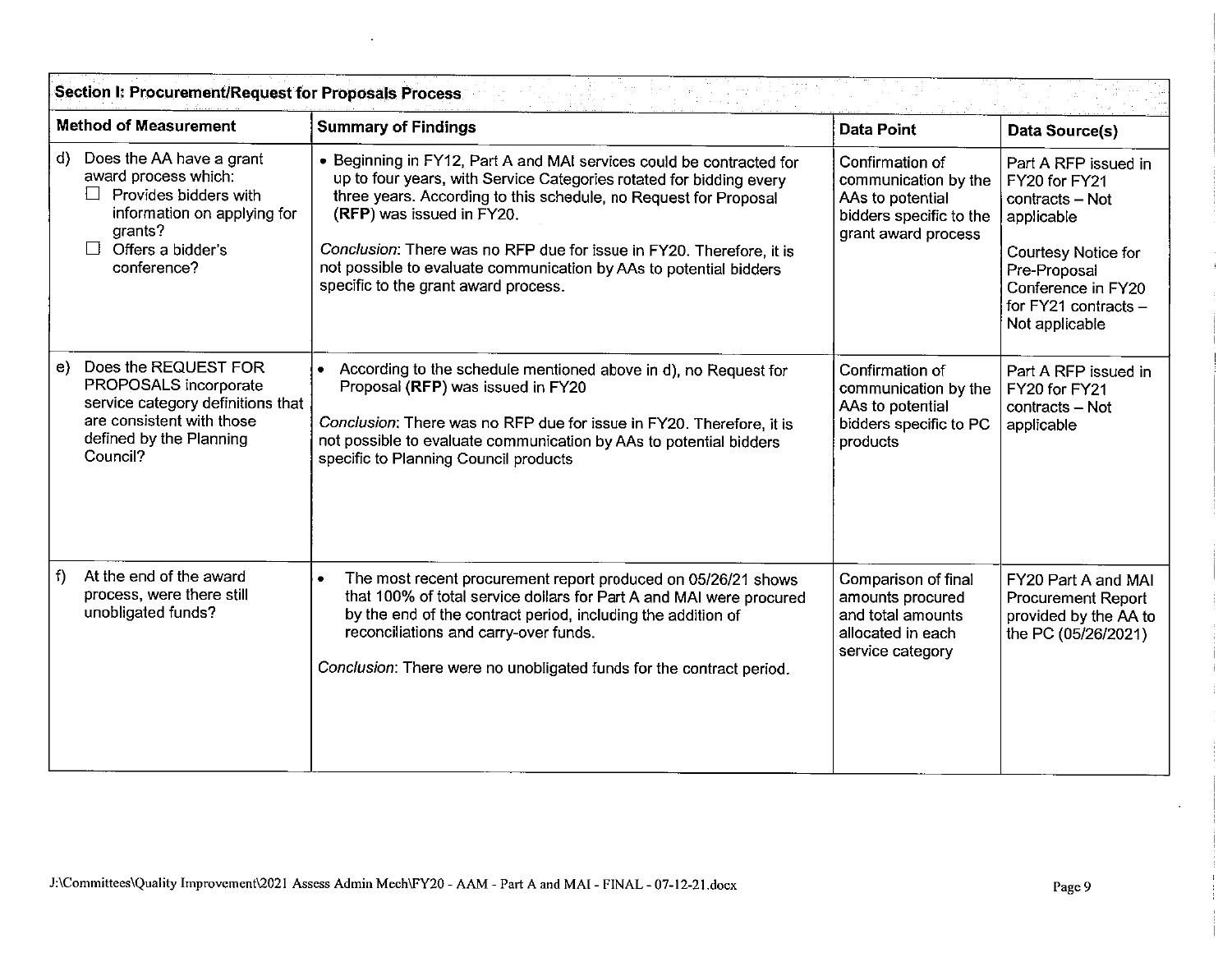| <b>Method of Measurement</b>                                                                        | <b>Summary of Findings</b>                                                                                                                                                                                                                                                                                                                                                                                                                                                                                                                                                                                                                                                                                                                                                                                                                                                                                                                                                                                                                                                                                                                                                                                                                                                                                                                                                                                                                                                                                                                                                                                                                                                                                                                                                                                                                                                                                                                                                                                                                                                                                                                                                                                                                                                                                                                                                                                                                                                                                                                                                                             | <b>Data Point</b>                                                | Data Source(s)                                                                                   |
|-----------------------------------------------------------------------------------------------------|--------------------------------------------------------------------------------------------------------------------------------------------------------------------------------------------------------------------------------------------------------------------------------------------------------------------------------------------------------------------------------------------------------------------------------------------------------------------------------------------------------------------------------------------------------------------------------------------------------------------------------------------------------------------------------------------------------------------------------------------------------------------------------------------------------------------------------------------------------------------------------------------------------------------------------------------------------------------------------------------------------------------------------------------------------------------------------------------------------------------------------------------------------------------------------------------------------------------------------------------------------------------------------------------------------------------------------------------------------------------------------------------------------------------------------------------------------------------------------------------------------------------------------------------------------------------------------------------------------------------------------------------------------------------------------------------------------------------------------------------------------------------------------------------------------------------------------------------------------------------------------------------------------------------------------------------------------------------------------------------------------------------------------------------------------------------------------------------------------------------------------------------------------------------------------------------------------------------------------------------------------------------------------------------------------------------------------------------------------------------------------------------------------------------------------------------------------------------------------------------------------------------------------------------------------------------------------------------------------|------------------------------------------------------------------|--------------------------------------------------------------------------------------------------|
| At the end of the year, were<br>g) -<br>there unspent funds? If so, in<br>which service categories? | The most recent FY20 procurement report produced on 05/26/2021 shows<br>unspent service dollars as follows:<br>Part A: \$4,690,574 in unspent service dollars with less than 95% of the<br>amount procured expended in the following Service Categories:<br>Primary Care - Public Clinic - 33% expended<br>⋗<br>⋗<br>Primary Care - CBO Targeted to White/MSM - 43% expended<br>⋗<br>Primary Care - Women at Public Clinic - 54% expended<br>≻<br>Primary Care - Pediatric - 45% expended<br>≻<br>Med. Case Management - Clinic Case Management - 83% expended<br>⋗<br>Med. Case Management - Public Clinic - 51% expended<br>≻<br>Med. Case Management - Targeted to H/L - 60% expended<br>ゝ<br>Med. Case Management - Targeted to Rural - 62% expended<br>⋗<br>Med. Case Management - Targeted to Veterans - 85% expended<br>≻<br>Med. Case Management - Targeted to Youth - 90% expended<br>⋗<br>LPAP - Public Clinic - 37% expended<br>⋗<br>LPAP - Untargeted - 59% expended<br>∢<br>Outreach Services - 74% expended<br>⋗<br>Service Linkage - Targeted to Youth - 72% expended<br>$\leq$<br>Service Linkage - Targeted to Newly-Diagnosed/Not-in-Care - 67%<br>expended<br>Service Linkage - CBO in Pcare - 91% expended<br>$\prec$<br>Ш.<br>MAI: \$902,445 with less than 95% of the amount procured expended in<br>the following Service Categories:<br>Primary Care - CBO Targeted to African American - 71% expended<br>≻<br>Primary Care - CBO Targeted to Hispanic - 53% expended<br>⋗<br>Med. Case Management - Targeted to African American - 72% expended<br>≻<br>≻<br>Med. Case Management - Targeted to Hispanic - 59% expended<br>The total amount of unspent service funds for both Part A and MAI in FY20<br>was \$5,593,019 or 25.4% of the total service dollar allocation.<br>Conclusion: There were \$5,593,019 in unspent funds in Part A and MAI. The<br>Service Categories listed above had less than 95% of the amount procured<br>expended in FY20. Unspent funds represented 25.4% of the total FY20 Part A<br>and MAI allocation for service dollars. Seventy-seven percent (77%) of FY20<br>Part A service dollars and sixty-three percent (63%) of MAI service dollars were<br>expended by the end of the fiscal year. The substantial percentage of unspent<br>Part A service dollars was due to the impact of COVID-19 on health care delivery<br>systems throughout the US in 2020. The Houston EMA was able to reallocate a<br>significant portion of these unspent funds to the State ADAP Program, which is<br>currently experiencing a \$52 million deficient. | Review of final<br>spending amounts for<br>each service category | FY20 Part A and MAI<br><b>Procurement Report</b><br>provided by the AA to<br>the PC (05/26/2021) |

 $\pm$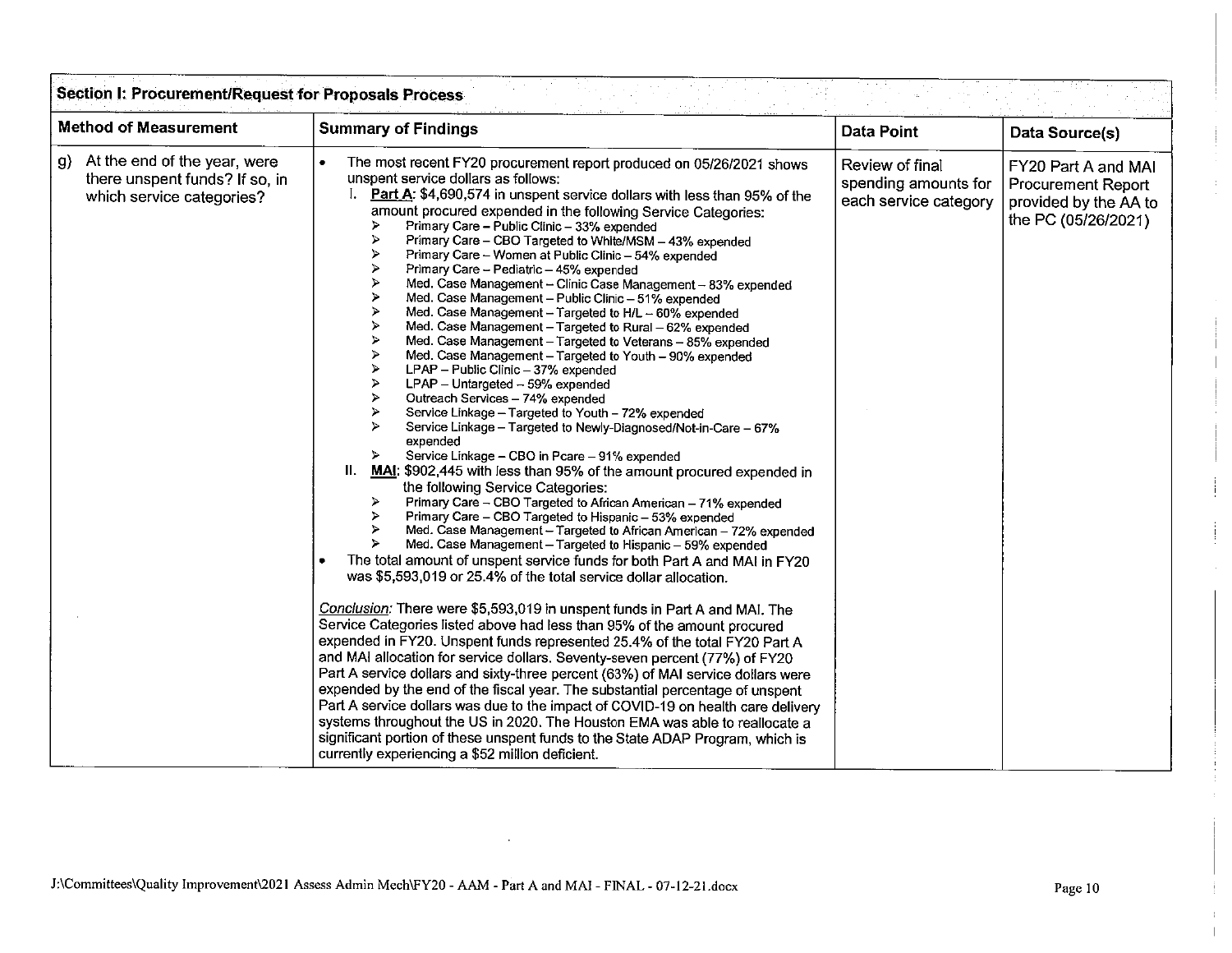| <b>Method of Measurement</b>                                                                                                                                                                                                                                                                                                                                                                                       | <b>Summary of Findings</b>                                                                                                                                                                                                                                                                                                                                                                                                                                                                                                                                                                                                                                                                                                                                                                                                                                                                                                                                                                  | <b>Data Point</b>                                                                                                                               | Data Source(s)                                                                                                               |  |
|--------------------------------------------------------------------------------------------------------------------------------------------------------------------------------------------------------------------------------------------------------------------------------------------------------------------------------------------------------------------------------------------------------------------|---------------------------------------------------------------------------------------------------------------------------------------------------------------------------------------------------------------------------------------------------------------------------------------------------------------------------------------------------------------------------------------------------------------------------------------------------------------------------------------------------------------------------------------------------------------------------------------------------------------------------------------------------------------------------------------------------------------------------------------------------------------------------------------------------------------------------------------------------------------------------------------------------------------------------------------------------------------------------------------------|-------------------------------------------------------------------------------------------------------------------------------------------------|------------------------------------------------------------------------------------------------------------------------------|--|
| Does the ADMINISTRATIVE<br>$\mathsf{h}$<br>AGENT have a method of<br>communicating back to the<br>Planning Council the results of<br>the procurement process?                                                                                                                                                                                                                                                      | The Memorandum of Understanding (MOU) (signed 3/1/12) between<br>$\bullet$<br>the CEO, Planning Council, AA, and Office of Support requires the<br>AA to "inform the Council no later than the next scheduled [.]<br>Steering Committee meeting of any allocation changes" (page 4).<br>In addition, FY20 Part A and MAI procurement reports from the AA<br>$\bullet$<br>were agendized for Planning Council meetings occurring on<br>08/06/2020, 09/10/2020, 11/12/2020, 04/08/2021, 06/10/2021.<br>Results from the procurement process were also provided during the<br>AA report.<br>Conclusion: The AA was required to and maintained a method of<br>communicating back to the Planning Council the results of the<br>procurement process, including agendized procurement reports to<br><b>Committees and Full Council.</b>                                                                                                                                                           | Confirmation of<br>communication by the<br>AAs to the PC specific<br>to procurement results                                                     | Houston EMA MOU<br>(signed 3/1/12)<br>PC Agendas<br>(08/06/2020,<br>09/10/2020.<br>11/12/2020.<br>04/08/2021,<br>06/10/2021) |  |
| i)<br>What is the average number of $\vert$ .<br>days that elapsed between<br>receipt of an accurate<br>contractor reimbursement<br>request or invoice and the<br>issuance of payment by the<br>AA?<br>What percent of contractors<br>were paid by the AA after<br>submission of an accurate<br>contractor reimbursement<br>request or invoice:<br>Within 20 days?<br>図<br>Within 35 days?<br>Within 50 days?<br>П | The Annual Contractor Reimbursement Report (CER) Tracking<br>Summary for FY20 produced by the AA on 06/25/21 showed an<br>average of 21 days elapsing between receipt of an accurate CER<br>from contracted agencies and the issuance of payment by the AA,<br>compared to 28 days on average in FY19.<br>100% of contracted agencies were paid within an average of 21 days<br>following the receipt of an accurate CER. In comparison, the AA paid<br>100% of contracted agencies within an average of 28 days in FY19.<br>One contracted agency was paid within an average of 10 days, and<br>100% were paid within an average of 35 days.<br>Conclusion: The average number of days elapsing between<br>receipt of an accurate contractor reimbursement request for Part<br>A and/or MAI funds and the issuance of payment by the AA was<br>21 days. The AA paid all contracted Part A and/or MAI agencies<br>within an average of 35 days following receipt of an accurate<br>invoice. | Time elapsed<br>between receipt of an<br>accurate contractor<br>reimbursement<br>request or invoice and<br>the issuance of<br>payment by the AA | FY20 Part A and MAI<br>Contractor<br>Reimbursement<br>Report (CER)<br><b>Tracking Summary</b><br>(06/25/21)                  |  |

 $\sim$